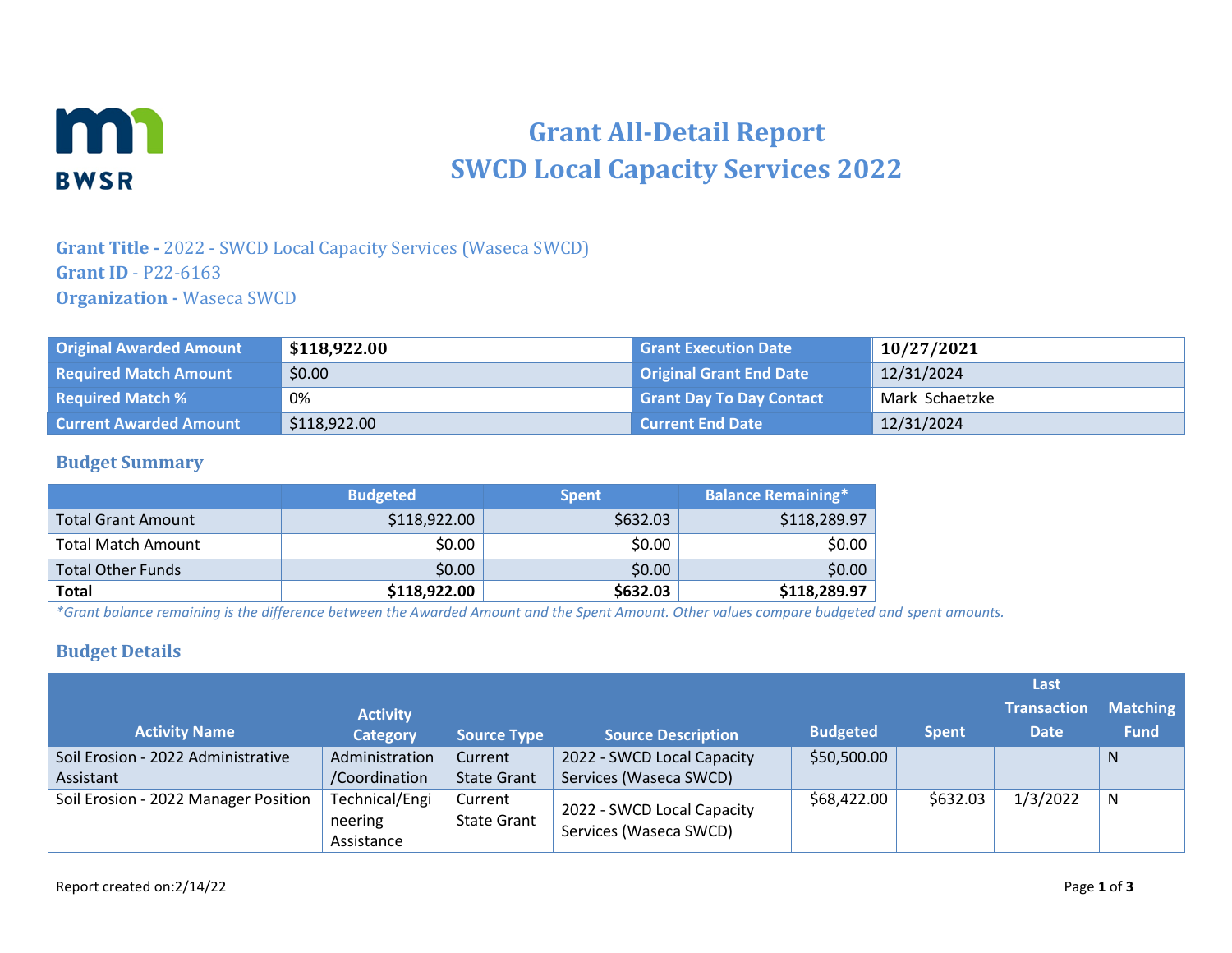# **Activity Details Summary**

| <b>Activity Details</b>             | <b>Total Action Count</b> | <b>Total Activity Mapped</b> | <b>Proposed Size / Unit</b>                 | <b>Actual Size / Unit</b> |
|-------------------------------------|---------------------------|------------------------------|---------------------------------------------|---------------------------|
|                                     |                           |                              |                                             |                           |
| <b>Proposed Activity Indicators</b> |                           |                              |                                             |                           |
| <b>Activity Name</b>                | <b>Indicator Name</b>     | Value & Units                | <b>Waterbody</b><br><b>Calculation Tool</b> | <b>Comments</b>           |
|                                     |                           |                              |                                             |                           |

# **Final Indicators Summary**

| <b>Indicator Name</b> | Total Value | Unit |
|-----------------------|-------------|------|
|-----------------------|-------------|------|

# **Grant Activity**

| <b>Grant Activity - Soil Erosion - 2022 Administrative Assistant</b> |                                                                                                                                                                                                                                                                                                                                                                                                                                                                                                 |  |  |
|----------------------------------------------------------------------|-------------------------------------------------------------------------------------------------------------------------------------------------------------------------------------------------------------------------------------------------------------------------------------------------------------------------------------------------------------------------------------------------------------------------------------------------------------------------------------------------|--|--|
| <b>Description</b>                                                   | Administrative Assistant-currently total of 40 hours per week staffing. Working with land owners and doing paperwork to<br>accompany practices. Answering phones and connecting with correct personnel for landowners to get correct answers to<br>their questions, completing and maintaining grant paperwork and files and meeting information plus other administrative<br>duties. Approximately 1400 hours at BWSR billing rate of \$36.07. Any other balances will come from other grants. |  |  |
| Category                                                             | ADMINISTRATION/COORDINATION                                                                                                                                                                                                                                                                                                                                                                                                                                                                     |  |  |
| <b>Start Date</b>                                                    | <b>End Date</b>                                                                                                                                                                                                                                                                                                                                                                                                                                                                                 |  |  |
| <b>Has Rates and Hours?</b>                                          | <b>Yes</b>                                                                                                                                                                                                                                                                                                                                                                                                                                                                                      |  |  |
| <b>Actual Results</b>                                                |                                                                                                                                                                                                                                                                                                                                                                                                                                                                                                 |  |  |